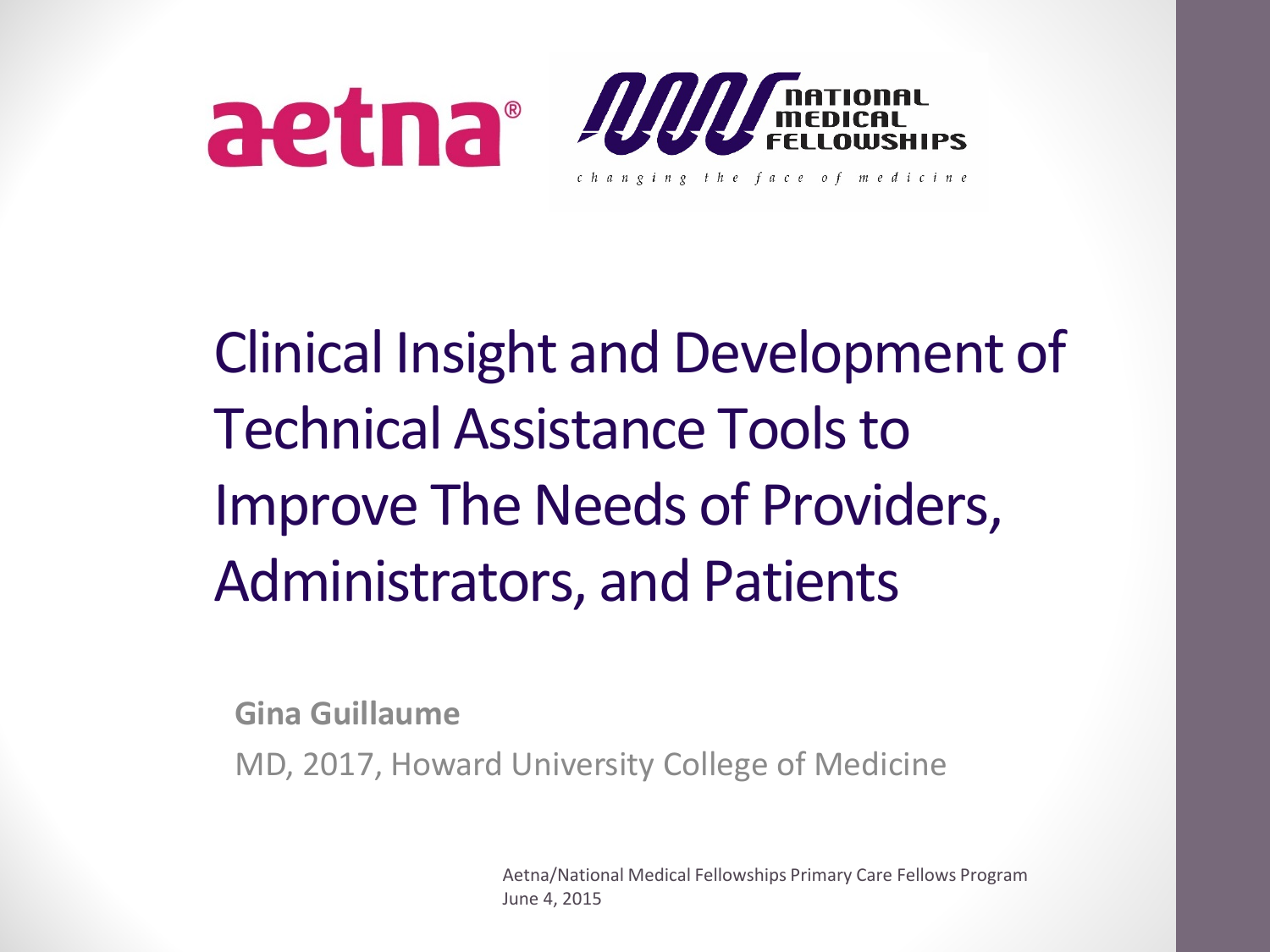### Introduction

- While 80% of patients in the U.S report that their doctors use an EHR system in 2014, this does not reflect the percentage of doctors themselves who use EHRs (NPWF 2014)
- About 114,000 providers are now enrolled in Meaningful Use (MU) incentive by CMS
	- Providers faced concerns about meeting the different stages of MU and patient engagement (HelahtItBuzz 2014).
- Office of Programs (OPRO) under Office of National Coordinator (ONC) targets consumer HealthIT needs:
	- Addresses consumer issues through frequent development of tools that are uploaded onto healthit.gov
		- Providers and consumers access these tools and rate them online

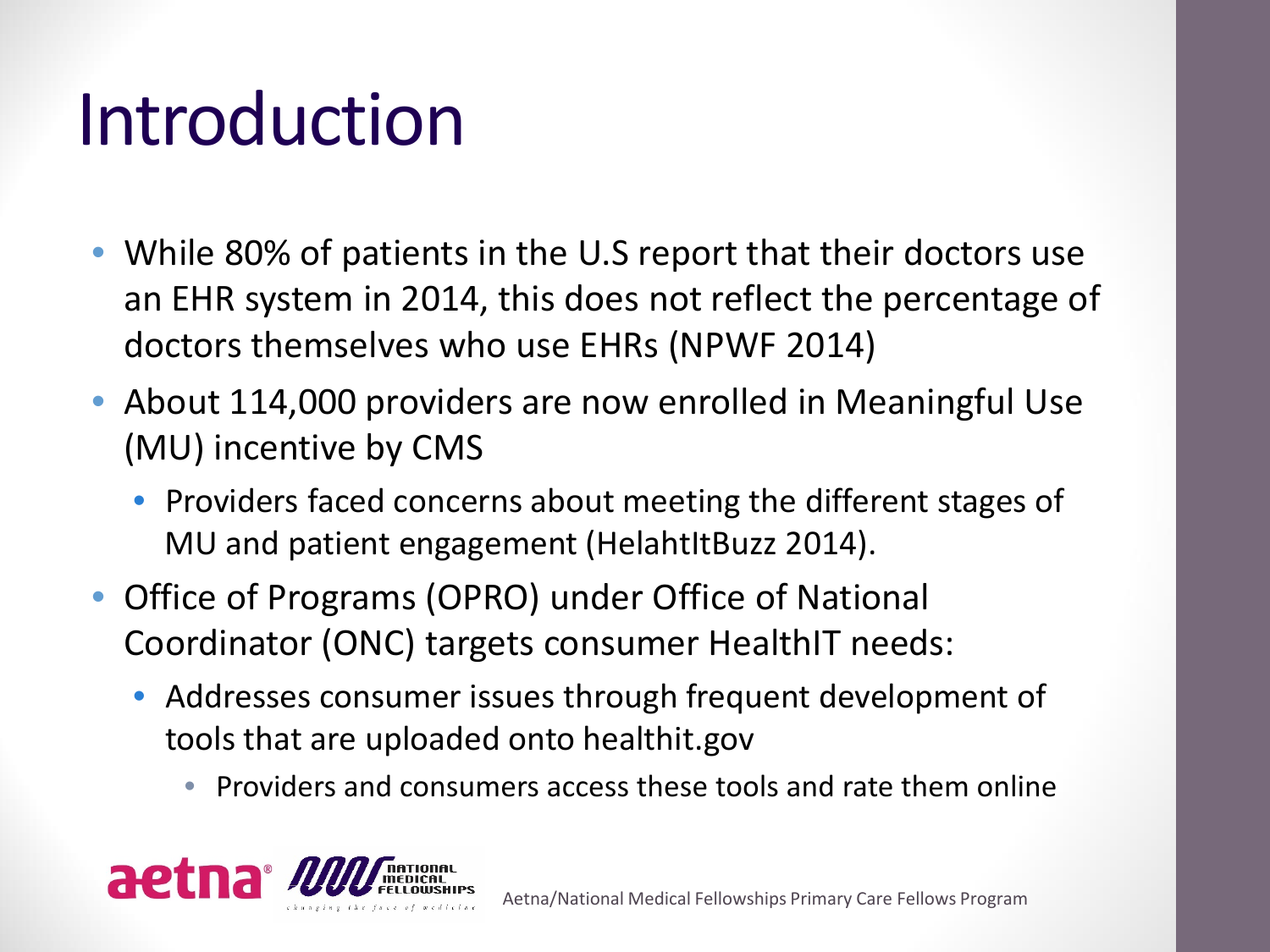# Methodology

- Tools submitted by three teams: interoperability, consumer engagement, and delivery systems on January 5th 2015 approved by the Technical Assistance (TA) lead
- During this time, clinical insights and inquiries was added by the NMF Fellow based on recent medical school experiences and shadowing.
- The feedback given from these tools was sent to the teams who will re-submit them within 3-4 months to the TA lead.
- NMF Fellow provided feedback on 3 drafts of the Clinical Council document and power point presentation
	- Clinical Council: Four senior ONC members with clinical and federal backgrounds will provide clinical validity to selected tools

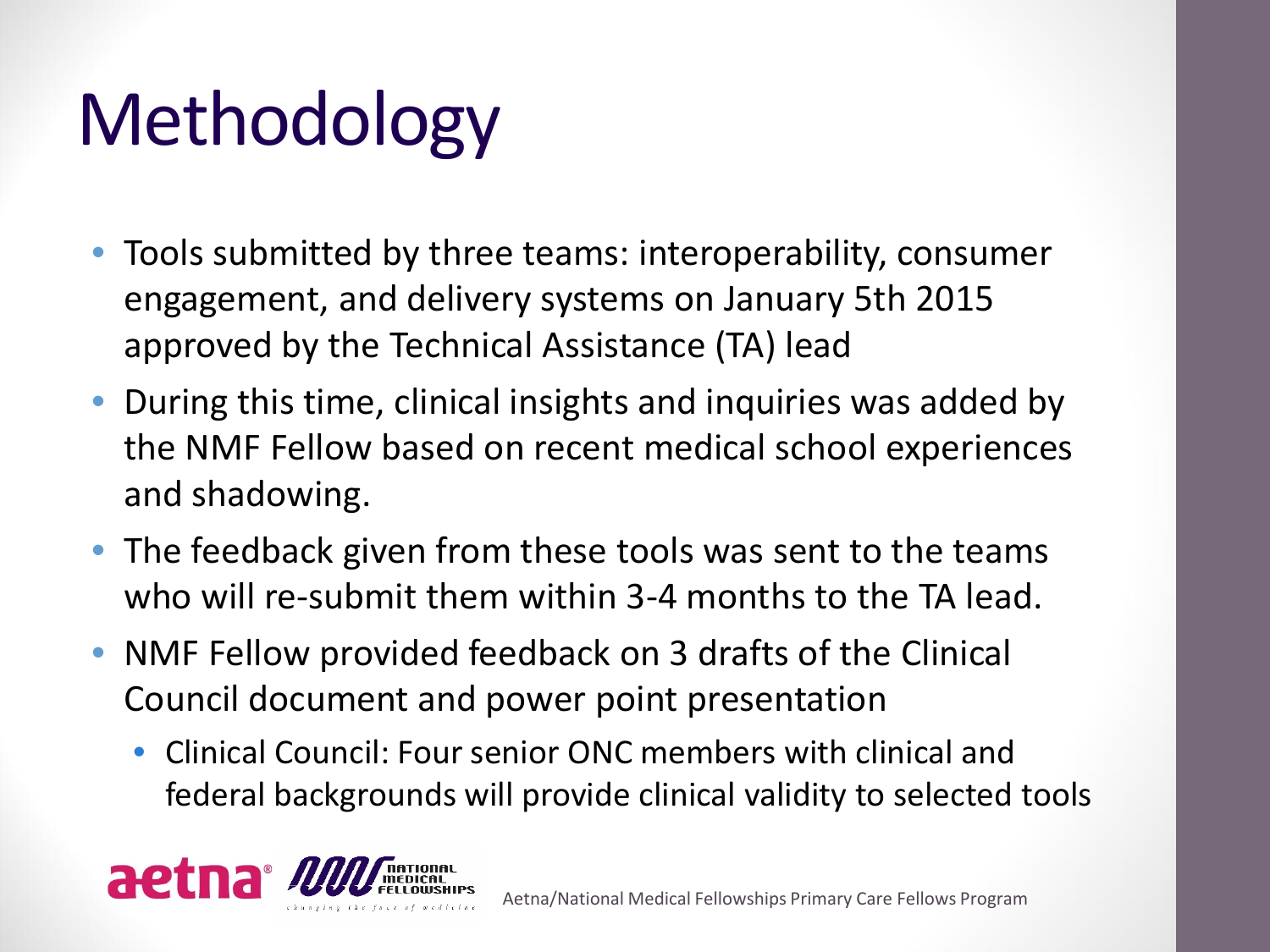# Methodology

#### **Office of Programs Technical Assistance Tool Development Process**



\*Dark Blue Indicates Clinical Council member participation



Aetna/National Medical Fellowships Primary Care Fellows Program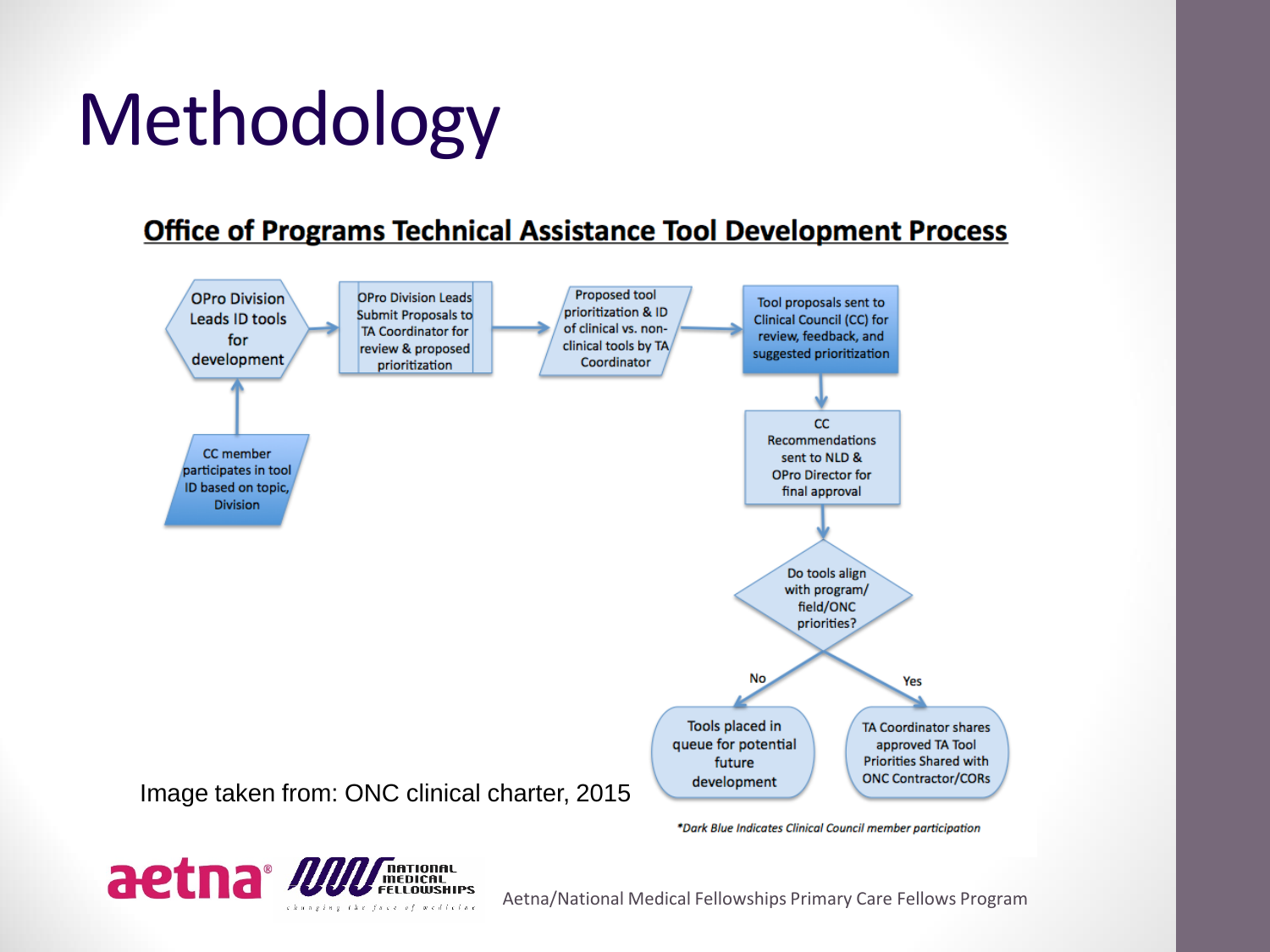### Findings- Tool analysis by NMF Fellow

#### **How to Engage Patients Online**

- **Inquiries:** Has the "continuum" been established already? What would the screen of a "beginner" consumer look like compared to an "advanced" consumer?
- **Format**: Another format could pictures of the different consumers and list the characteristics of this group based on their digital level. This can give physicians a visual picture of how to organize their patients and help consumers understand where they fall in the continuum when using patient portals



#### **Million Hearts: Guide to Self Monitored Blood Pressure**

- **Inquiries:** Loaning monitors to patients seems very community oriented. Is there a way to describe in more detail how physicians go about loaning monitors to their patients? Perhaps other practices would like to incorporate this as well
- May help to list some case examples of exactly how providers reach out to patients concerning BP management outside the clinics. For instance, extension officers, patient education classes, or community advocate that keeps track of the information

Aetna/National Medical Fellowships Primary Care Fellows Program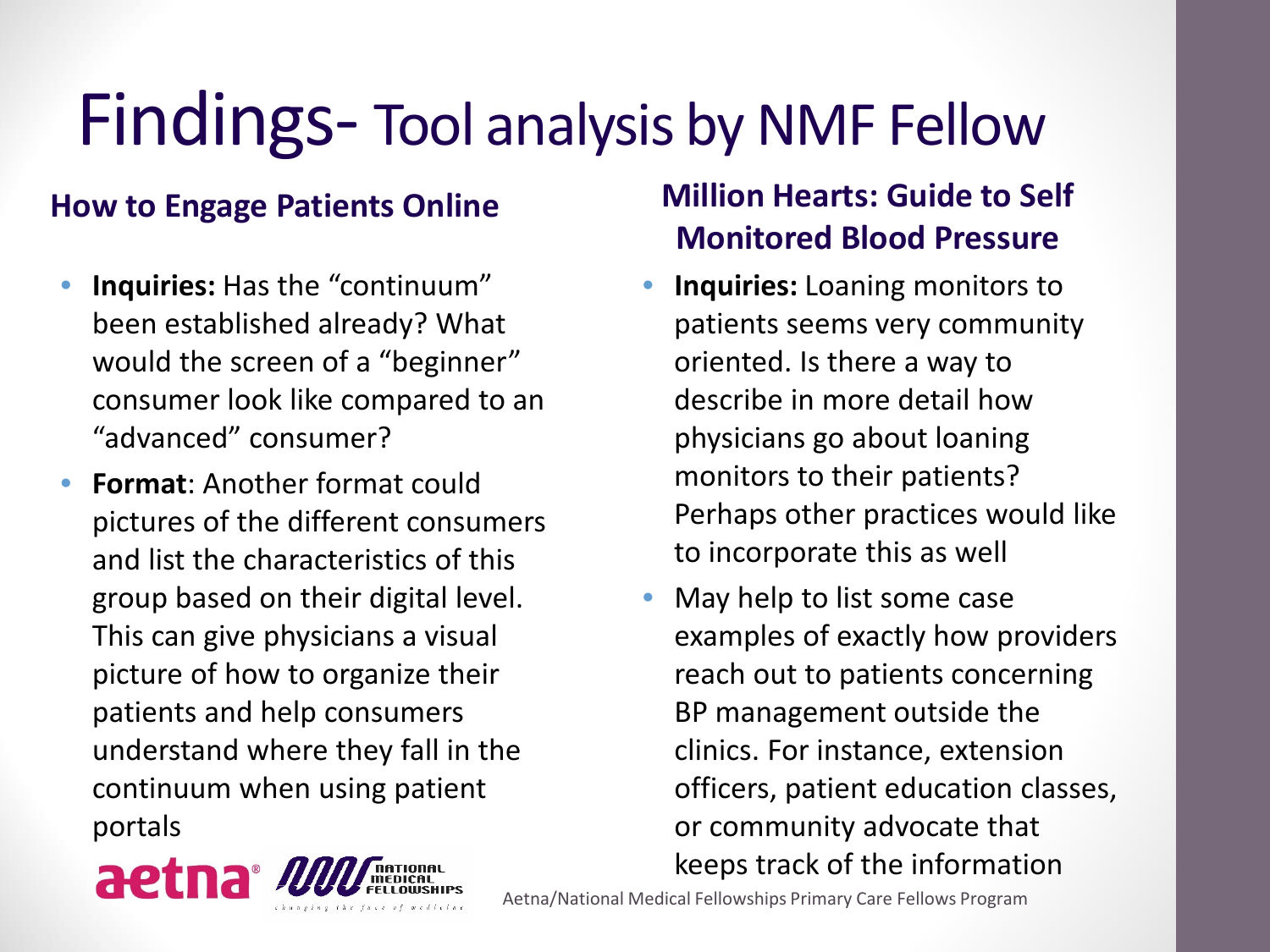# Conclusion and Recommendations

- Each tool targets vital information and guidance for providers seeking to maximize their practice. In general, providers may want proof that these tools actually work. In each tool, the NMF Fellow advocated for factual cases of how these instruments have helped or hindered providers in the past.
- Future work of the tool development process will focus on insight provided by the Clinical Council, who will help to sustain the "clinical scrub" of selected tools before they are uploaded
- The clinical insight given by the NMF Fellow is from a second year medical students' perspective and will aid in the tools being useful to a wider audience in the future.
- The tools described in this project addressed issues such as interoperability, patient engagement, and chronic disease management, which aligns with the specific objectives of the Meaningful Use incentive, set by the Center for Medicare and Medicaid services.

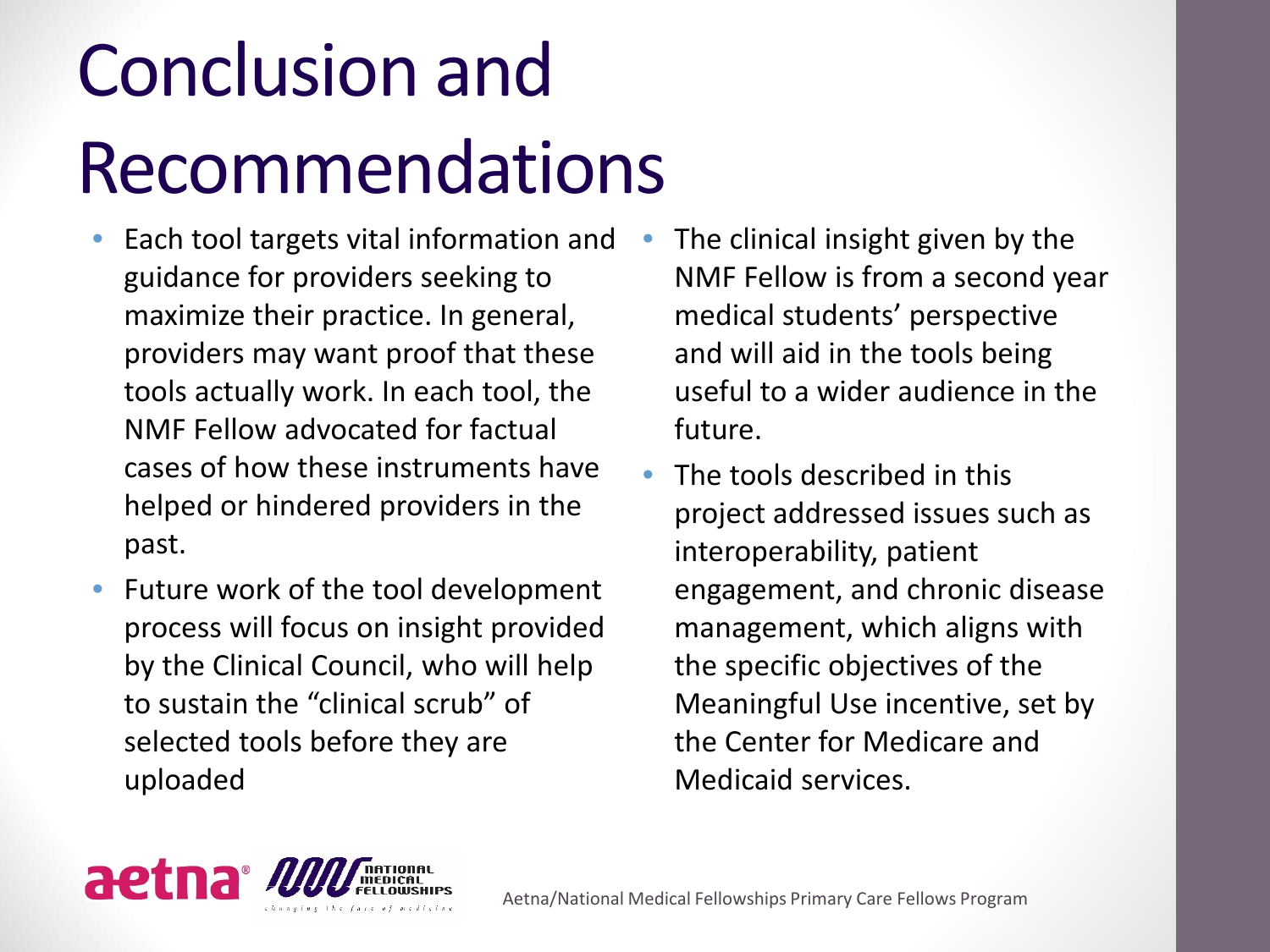# References

- HealhITBuzz (2014). How to Use a Patient Portal. Retrived [from: http://www.healthit.gov/buzz](http://www.healthit.gov/buzz-blog/consumer/patient-portal/)blog/consumer/patient-portal/
- National partnership for women and families (NPWF). 2014. Engaging patients and families: how consumers value and use health IT.
- ONC clinical council charter (2015). Office of Programs Technical Assistance Tool Development Process. Retrieved from Lisa-Nicole Sarnowski